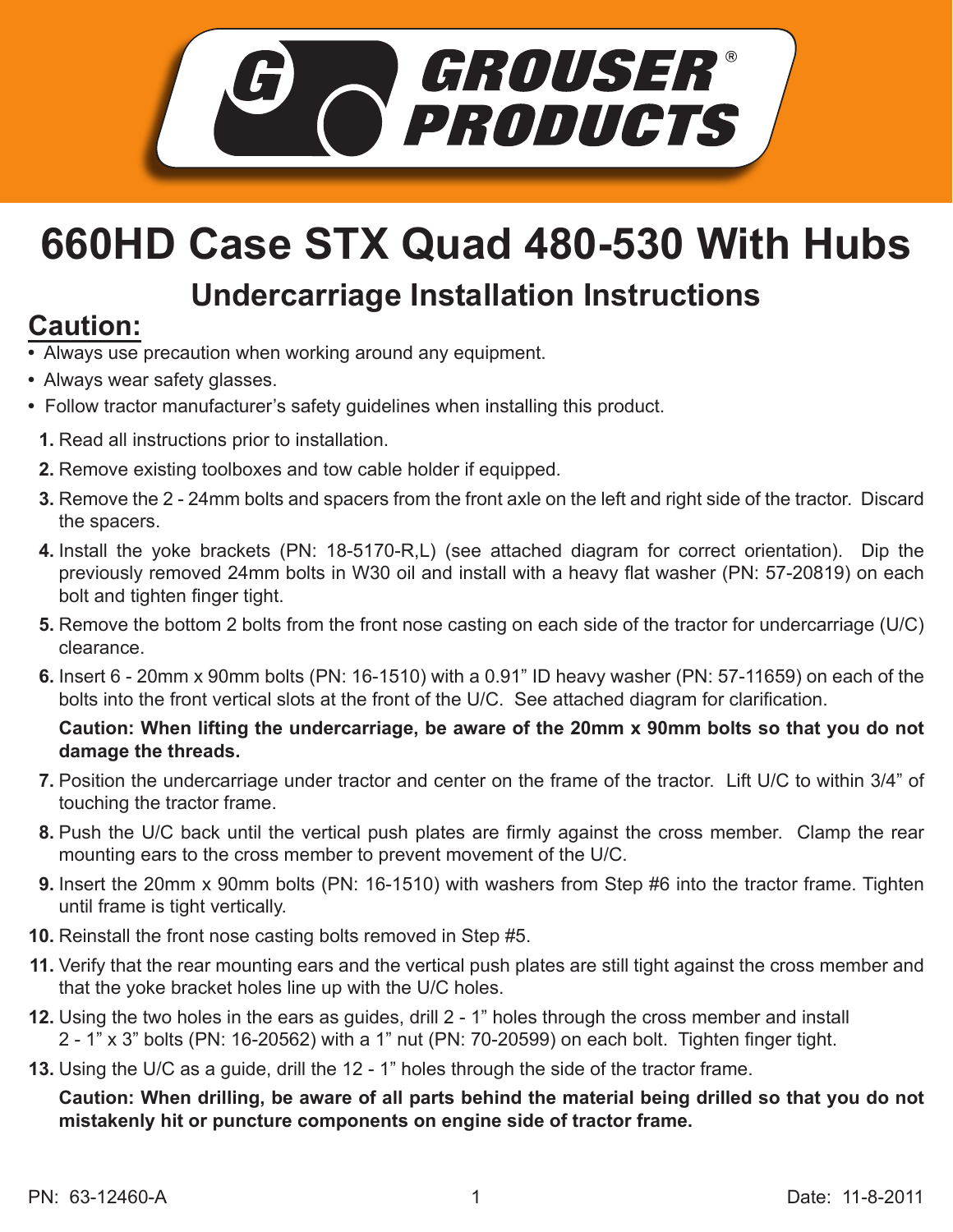- Attach each yoke bracket to the U/C with 4 3/4" x 3" bolts (PN: 16-20222), 8 3/4" ID heavy washers **14.** (PN: 57-3680), and 4 - 3/4" nuts (PN: 70-20607) in the bottom 4 holes. Use a 1" x 3-1/2" bolt (PN: 16-20564), 2 - 1" heavy washers (PN: 57-3682), and a 1" nut (PN: 70-20599) in the top hole of each yoke bracket.
- **15.** Attach the side plates of the U/C to the tractor frame with 4 1" x 3" bolts (PN: 16-20562), 8 1" heavy washers (PN: 57-3682), and 4 - 1" nuts (PN: 70-20599) on each side of the U/C. See attached diagram for clarification.
- **16.** Insert 4 1" x 3-1/2" bolts (PN: 16-20564) with a 1" heavy washer (PN: 57-3682) on each bolt into the 4 side holes on each side of the U/C and the drilled holes in the tractor frame. See attached diagram for clarification.
- After all 8 bolts are through the tractor frame, attach with a 1" heavy washer (PN: 57-3682) and 1" nut **17.** (PN: 70-20599) on each bolt.
- 18. Once all bolts have been installed, torque the two rear ear 1" bolts to 903 ft. Ibs.
- 19. Torque the 4 24mm bolts to 555 ft·lbs. and the 8 3/4" yoke bracket bolts to 257 ft·lbs.
- 20. Torque the 6 20mm front vertical bolts to 432 ft·lbs., and the remaining 1" bolts to 903 ft·lbs.
- 21. If tow cable is available, install the tow cable bolting plate (PN: 44-12790) in between the 2 plates on the left side of the undercarriage. Attach with 2 - 3/4" x 3" bolts (PN: 16-20222), 4 - 3/4" flat washers (PN: 57-20747), and 2 - 3/4" lock nuts (PN" 70-20607. Torque the 3/4" bolts to 257 ft Ibs.
- Attach the latching plate (PN: 44-12789) to the bolting plate with a 3/4" x 2" bolt (PN: 16-20218) and 3/4" **22.** lock nut (PN: 70-20607).
- 23. Hook the tow cable on the tow cable bolting plate. Position the latching plate so the cable stays in place. Lock the latching plate with a lynch pin (PN: 43-9360). See attached diagram for clarification.
- After first 8 hours of use, re-torque all bolts. **24.**
- **25.** Check all fasteners regularly to ensure proper operation of equipment.